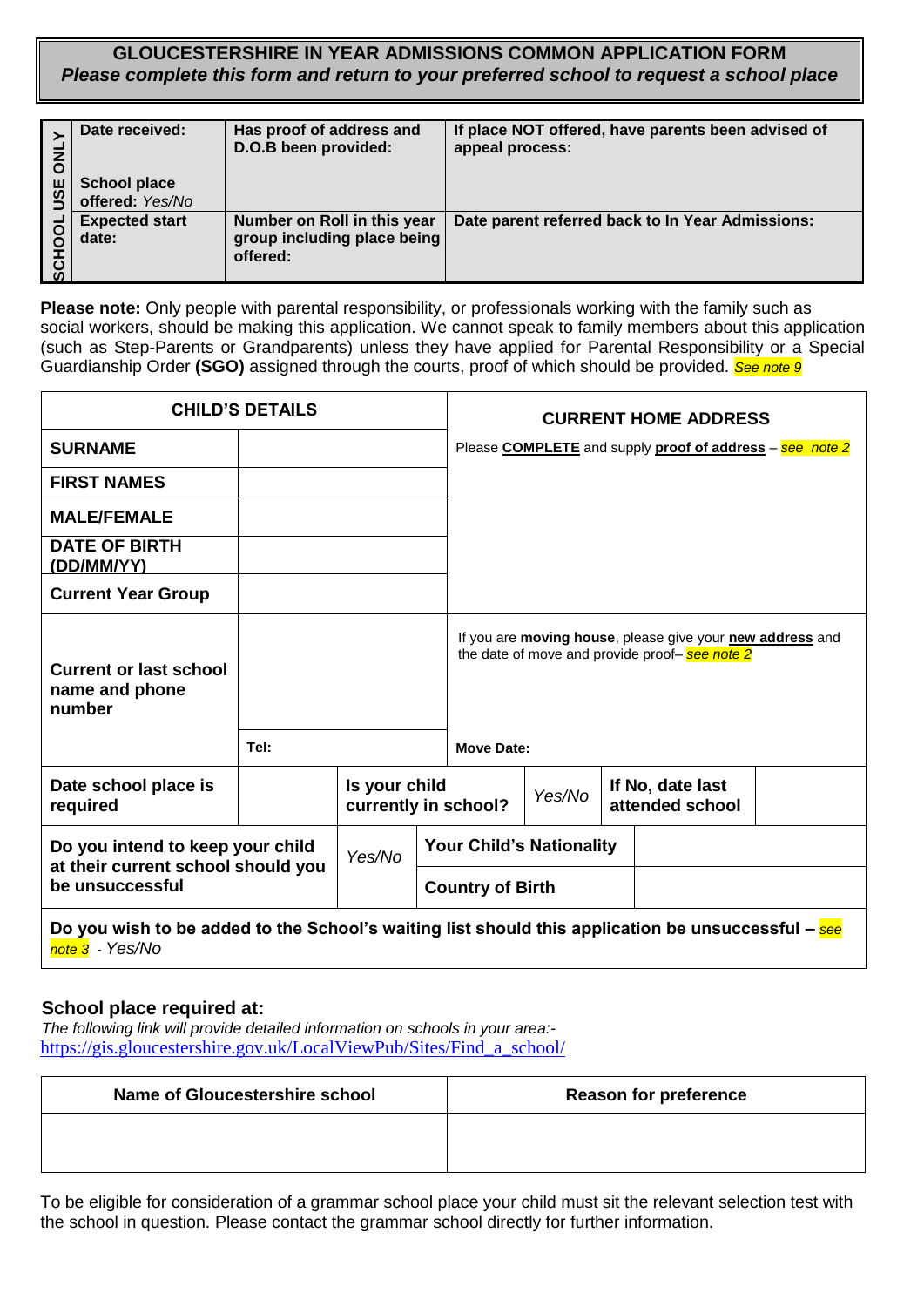If your child has a **sibling\*** who is **already** attending a school which you are applying for, please give details below in order to clarify family connections.

*\*For definition of 'sibling' please see schools over subscription criteria or admissions policy, available on their website.*

| Name of School | Brother or Sister (full names) | Date of Birth | Year Group | Date started |
|----------------|--------------------------------|---------------|------------|--------------|
|                |                                |               |            |              |
|                |                                |               |            |              |
|                |                                |               |            |              |
|                |                                |               |            |              |

| Does your child have a EHCP (Educational Health and Care Plan)?<br>N.B. this does not include SEN support.                                                                                               | Yes/No |
|----------------------------------------------------------------------------------------------------------------------------------------------------------------------------------------------------------|--------|
| Is your child in the care of a Local Authority or a previously looked after child?<br>For definition see page 14 of the In-Year School Admissions Guidance Booklet.<br>If so, please give details below. | Yes/No |
| Does your child have a <b>Social Worker</b> ? If so, please give details below.                                                                                                                          | Yes/No |

| Name of Social Worker and contact details. | Name of Local Authority responsible for your child's care |
|--------------------------------------------|-----------------------------------------------------------|
|                                            |                                                           |
|                                            |                                                           |
|                                            |                                                           |
|                                            |                                                           |

## **Additional Information that may support your application**

| Are you serving members of the Armed  | Please attach relevant proof of posting such as posting    |
|---------------------------------------|------------------------------------------------------------|
| Forces or Crown Servants such as GCHQ | order or letter from your commanding officer.              |
| <b>Personnel?</b>                     | If you wish us to liaise with your welfare officer, please |
| Yes/No                                | provide details:                                           |
|                                       |                                                            |

| Has your child been Permanently Excluded during their school career? | Yes/No |
|----------------------------------------------------------------------|--------|
| If yes please give details below:                                    |        |

If you are applying for a Year 10 or 11 place, please indicate below which course options your child is studying (please indicate exam board if known and the type of qualification e.g. GCSE, BTEC etc):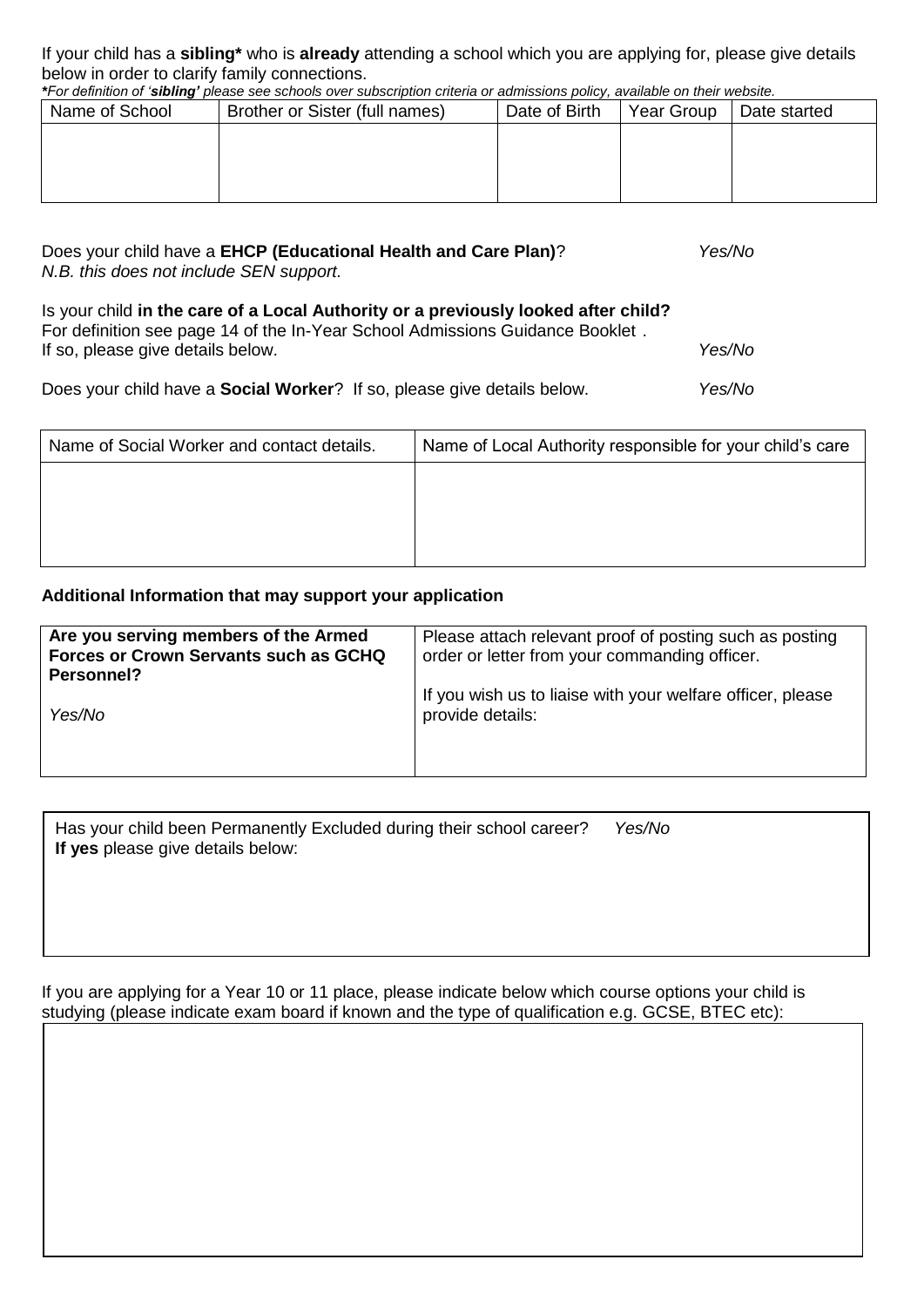| Does anyone else have joint parental responsibility for this child other than the person completing the<br>application, e.g. mother or father living at the same or a different address to the child? see note 9 Yes / No                                                                                                                                                                                                 |
|---------------------------------------------------------------------------------------------------------------------------------------------------------------------------------------------------------------------------------------------------------------------------------------------------------------------------------------------------------------------------------------------------------------------------|
|                                                                                                                                                                                                                                                                                                                                                                                                                           |
|                                                                                                                                                                                                                                                                                                                                                                                                                           |
|                                                                                                                                                                                                                                                                                                                                                                                                                           |
| Are all parties in agreement with this move Yes/No - If No please contact the In Year team for further<br>advice on 01452 426015 or invear.admissions@gloucestershire.gov.uk                                                                                                                                                                                                                                              |
| If you would like us to liaise with a family worker or an interpreter please give their details:                                                                                                                                                                                                                                                                                                                          |
|                                                                                                                                                                                                                                                                                                                                                                                                                           |
|                                                                                                                                                                                                                                                                                                                                                                                                                           |
| I declare that the information contained in this application is true and I am aware that failure to provide                                                                                                                                                                                                                                                                                                               |
| accurate information may result in the child's offer or placement being withdrawn in accordance with<br>paragraphs 2.12 and 2.13 of the Schools Admissions Code and also s 84 of the School Standards &<br>Frameworks Act. I do have parental responsibility for the child I am applying for.<br>By completing and signing this application form, you will be giving your consent to share information as<br>appropriate. |
|                                                                                                                                                                                                                                                                                                                                                                                                                           |
|                                                                                                                                                                                                                                                                                                                                                                                                                           |
|                                                                                                                                                                                                                                                                                                                                                                                                                           |
|                                                                                                                                                                                                                                                                                                                                                                                                                           |
| Date: //                                                                                                                                                                                                                                                                                                                                                                                                                  |
|                                                                                                                                                                                                                                                                                                                                                                                                                           |
| Email address (please make sure the email address is in the correct format):                                                                                                                                                                                                                                                                                                                                              |

Please ensure the details are correct and it is your child's permanent home address; **NOT** the address of a business, a relative, a friend, a childminder, a temporary address or an address to which you hope to move. Please read the Council's official guidance booklet, the schools admissions criteria and the Education transport leaflet, before completing this form – these are available on the Council's website. If you have any general queries, which are not answered in the published literature, please contact the In-Year Admissions Team for further advice and guidance [inyear.admissions@gloucestershire.gov.uk](mailto:inyear.admissions@gloucestershire.gov.uk) **Tel: 01452 426015**

Data Protection. In accordance with the General Data Protection Regulation (GDPR) and Data Protection Act 2018 we must inform you how we use this information. Gloucestershire County Council uses this information for the purposes of school admissions, in line with our responsibilities under the School Standards and Framework Act 1998. For further information on how we use this information, please view our Privacy Notice which can be found online at www.gloucestershire.gov.uk/privacynotice

**\_\_\_\_\_\_\_\_\_\_\_\_\_\_\_\_\_\_\_\_\_\_\_\_\_\_\_\_\_\_\_\_\_\_\_\_\_\_\_\_\_\_\_\_\_\_\_\_\_\_\_\_\_\_\_\_\_\_\_\_\_\_\_\_\_\_\_\_\_\_\_\_\_\_\_\_\_\_\_\_\_**

If you have a query or concern regarding this, please contact the In-Year Admissions Manager at the following address:-

In-year Admissions Access to Education Gloucestershire County Council Shire Hall, Westgate Street, Gloucester, GL1 2TP